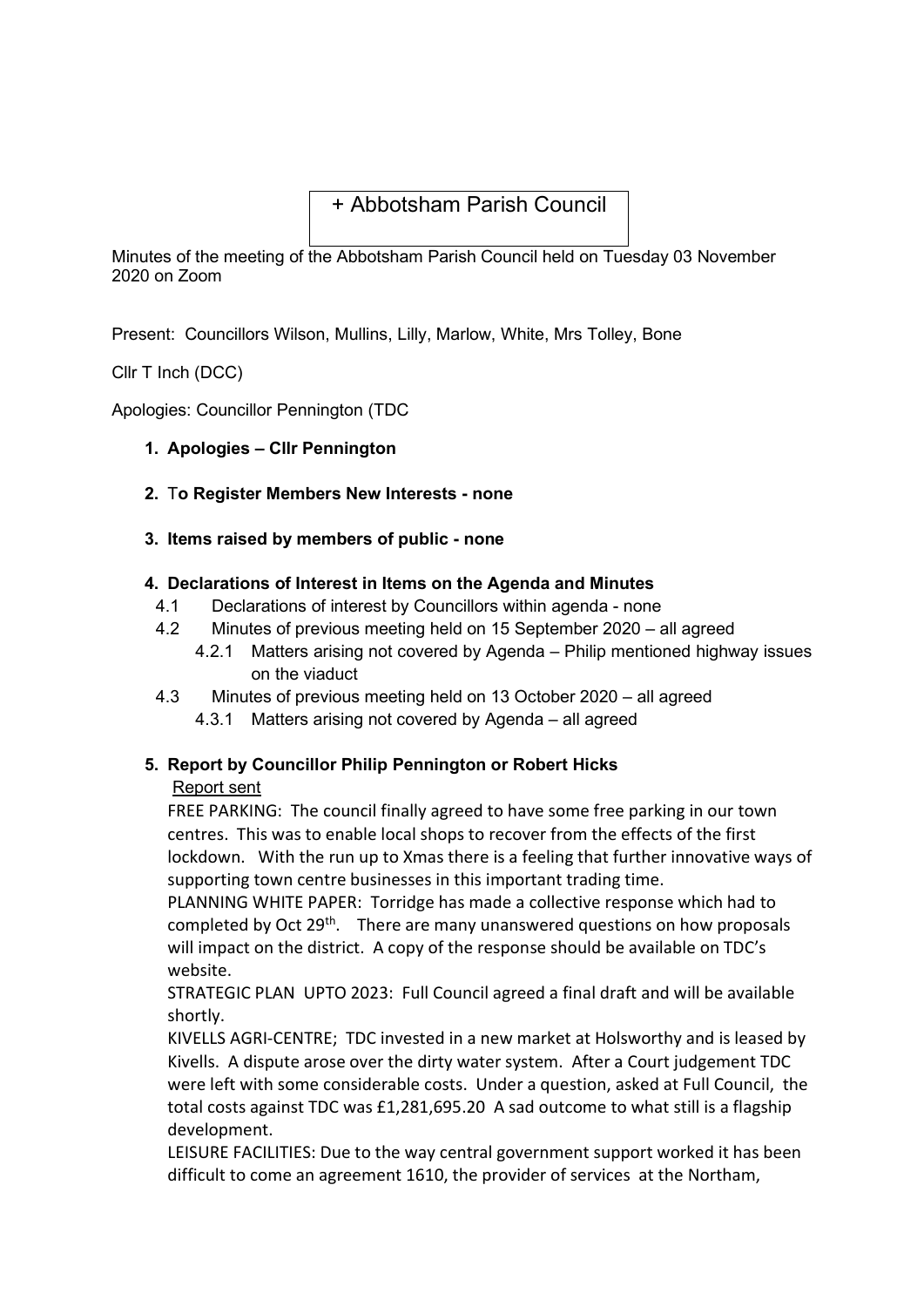Torrington and Holsworthy sites. Due to difficulties at Torrington and Holsworthy it is not possible to open up in the near future. It was planned the Northam facility be opened as soon as possible. However, on the announcement of the second lockdown this has now been put on hold

DUCKHAVEN, KAVE PLANNING APPLICATION; This has now been called in to be looked at by the Planning Committee. Abbotsham PC can request to make representation.

Philip advised that the building cannot be seen from the coastpath. Development will set a precedent for the AONB area.

# 6. Report by Councillor T Inch

First gritters going out tonight as first frost of winter.

Hoping that the winter won't be too harsh.

Reports being sent through, today's interesting funding opportunities for parish council.

Flooding outside Big Sheep caused accident. Not just a blocked drain, may need more work.

Viaduct – Contacted Linda Hellyer who may have contacted the highway officer, feels that it just needs a good clean up

He will get onto the AONB team regarding Duckhaven, referred to developments in Hartland that go for one thing and then change in a few years.

Hugh advised that AONB are sometimes over ridden by the planning department. Cllr Inch still has some cash available if we have any community projects.

Government has given TDC extra money for businesses/self employed

Roger asked Cllr Inch re drain in village and hedge by Notts yard, had raised them with Kieran. Sent contact details to Cllr Inch who forwarded it to Kieran. Roger asked him to meet. We haven't had an update since he visited. Communication would be good.

Philip raised the puddle by bottom of Pig on the Hill Road, water across the road for at least the last 7 days. Philip will report it on DCC website tomorrow. Cllr Inch will report it as well.

Hugh advised that Kenwith one has been better since the drains have been cleared. Hugh asked why its taken so long to do the railings on the new bridge and the hiring of the concrete blocks. Cllr Inch will ask Cllr Hellyer

## 7. Planning

1/0763/2020/REM - Application for reserved matters (access, appearance, landscaping, layout and scale) pursuant to permission 1/1293/2018/OUT (Variation of condition 1 of planning permission 1/0831/2019/REM), Garden of 10 Rickards Green, Abbotsham – Approved

## 8. Clerks Report

Nothing to report

## 9. Chairs Report

9.1 Bus stop swap shop – responses generally in favour of shelving/cabinets. Doors could encourage other uses, rough sleeper. Philip asked the question if it should be metal or wood cabinets or shelving. Question of weather impact.